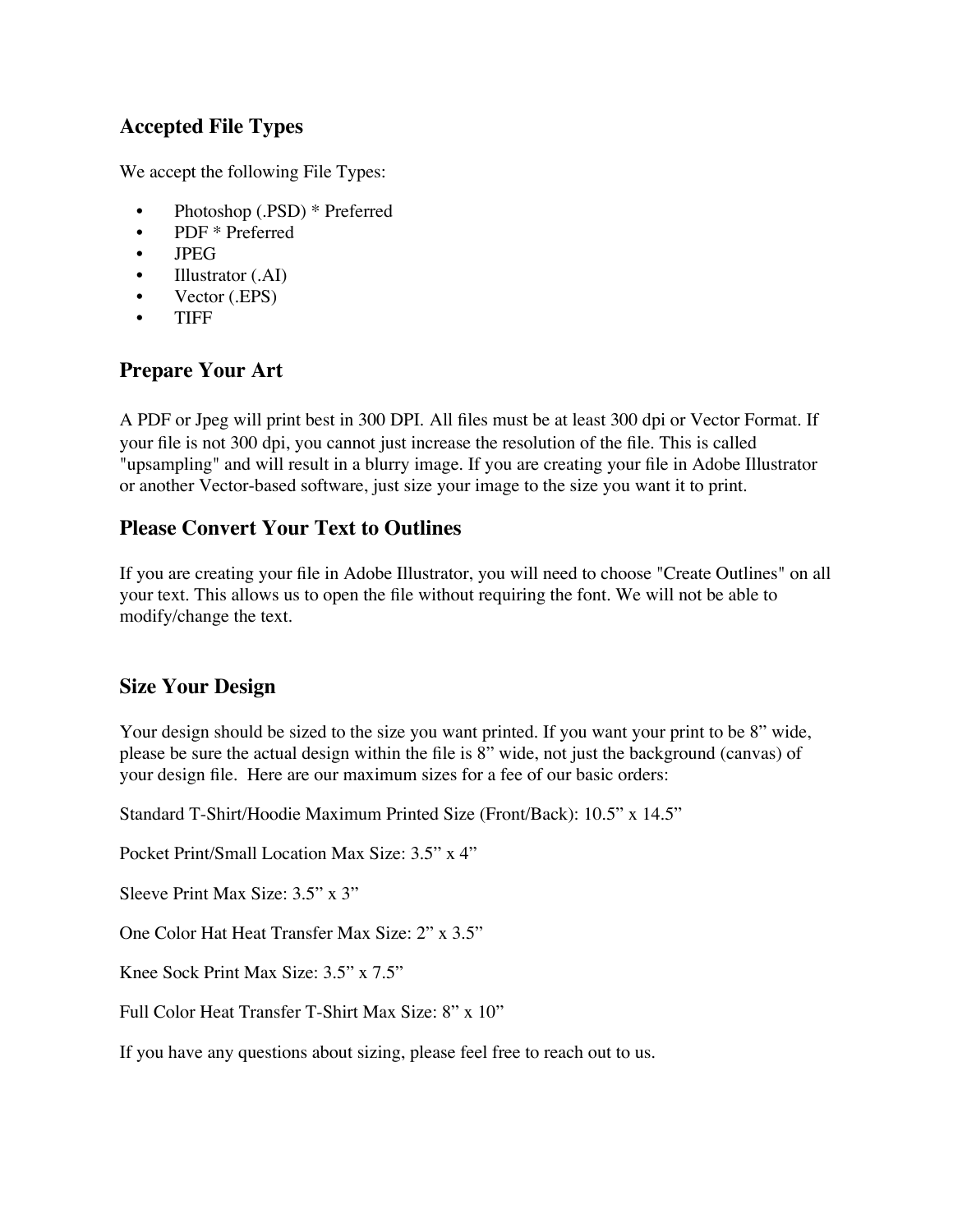### **Special Note on Print Location:**

If the design is closer than  $1/2$ " to the seam, this can cause printing inconsistencies. The seams prevent the screen from being able to lie completely flat on top of the garment when printing.

When the screen has to sit over the seams, this is what causes the ink to lay unevenly in that area. It is recommended that you leave at least 1/2" of space between the edge of your design and any shirt seams.

## **Can I print over seams?**

Printing over seams is not recommended. When you print over seams, a gap is created in the print where the ink from the screen does not touch the shirt due to the ridge caused by the seam. This causes inconsistencies in the print from shirt to shirt which is why we strongly recommend against printing over seams.

# **Color Matching**

We will do our best to match the colors in your design. Because of a number of variables, we can not guarantee that the printed product will be identical to what the file looked like on your monitor, but we assure you we will do our best to match the ink colors as close as possible. Solid colors will screen print the best. We can print a maximum of 6 colors (So long as minimum quantity is achieved), but the most economical print will always be one color.

# **Special Note for Half Tones:**

Please allow us to halftone the images for you. If we do not control the halftones, we cannot guarantee the quality of the print. We use our software to set the halftones specifically for the films and screens that we use for printing. Often times if you try to separate or halftone the image yourself it may cause more art charges than you would have originally incurred, and quality might not be ideal.

# **Printed Tag Information (If we are printing custom tags) \* Additional Costs Apply**

It is required by the US Government that the following information be included in all garments:

- Size
- % of Material
- Country of Origin (for the garment, not your brand)
- Care Instructions

The design you submit must include this information. We can let you know the details of the shirts we are using for your production run. These requirements are non-negotiable. We cannot list "Printed in the US" or "Processed in the US" instead of listing what country the shirt is manufactured in, it **\*must\*** have the country information on the garment. We will **not** print